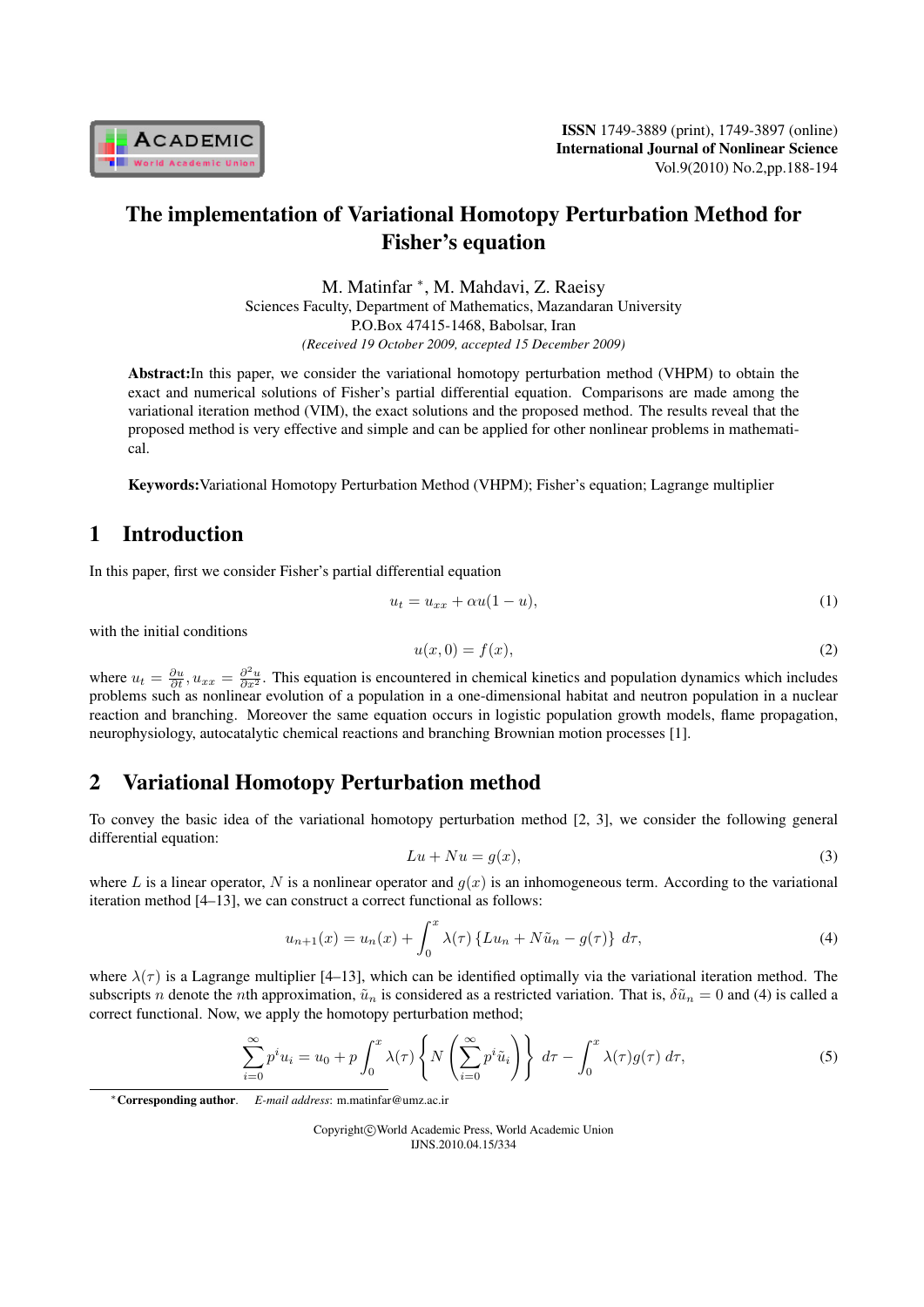$$
f = \sum_{i=0}^{\infty} p^i u_i = u_0 + p u_1 + p^2 u_2 + \cdots
$$
 (6)

If  $p \to 1$ , then (6) becomes the approximate solution of the form

$$
u = \lim_{p \to 1} f = u_0 + u_1 + u_2 + \cdots
$$
 (7)

A comparison of like powers of  $p$  gives solutions of various orders.

## 3 VHPM for Fisher's equation

In order to solve Fisher's equation (1) with initial conditions

$$
u(x,0) = f(x),
$$

by means of VHPM, we consider

$$
L(u) = u_t,\tag{8}
$$

$$
N(u) = -u_{xx} - \alpha u (1 - u), \tag{9}
$$

where  $L$  is a linear and  $N$  is a nonlinear operator. According to the variational iteration method [4–13], we can construct a correct functional as follows:

$$
u_{n+1}(x,t) = u_n(x,t) + \int_0^t \lambda(\tau) \left\{ u_{n_\tau} - \tilde{u}_{n_{xx}} - \alpha \tilde{u}_n (1 - \tilde{u}_n) \right\} d\tau,
$$
 (10)

where  $\tilde{u}_n$  is considered as a restricted variation. Making the above functional stationary, the Lagrange multiplier can be determined as  $\lambda = -1$ , which yields the following iteration formula:

$$
u_{n+1}(x,t) = u_n(x,t) - \int_0^t \{u_{n_\tau} - u_{n_{xx}} - \alpha u_n(1-u_n)\} d\tau.
$$
 (11)

Applying the variational homotopy perturbation method, we have:

$$
u_0 + p u_1 + p^2 u_2 + \dots = f(x) + p \int_0^t (u_{0xx} + p u_{1xx} + p^2 u_{2xx} + \dots) d\tau
$$
  
+ 
$$
\alpha p \int_0^t (u_0 + p u_1 + p^2 u_2 + \dots) d\tau - \alpha p \int_0^t (u_0 + p u_1 + p^2 u_2 + \dots)^2 d\tau.
$$
 (12)

Comparing the coefficient of like powers of  $p$ , we have:

$$
p^{0}: u_{0}(x, t) = f(x),
$$
  
\n
$$
p^{1}: u_{1}(x, t) = \int_{0}^{t} u_{0xx} d\tau + \alpha \int_{0}^{t} u_{0} d\tau - \alpha \int_{0}^{t} u_{0}^{2} d\tau,
$$
  
\n
$$
p^{2}: u_{2}(x, t) = \int_{0}^{t} u_{1xx} d\tau + \alpha \int_{0}^{t} u_{1} d\tau - \alpha \int_{0}^{t} 2u_{0}u_{1} d\tau,
$$
  
\n
$$
p^{3}: u_{3}(x, t) = \int_{0}^{t} u_{2xx} d\tau + \alpha \int_{0}^{t} u_{2} d\tau - \alpha \int_{0}^{t} (2u_{0}u_{2} + u_{1}^{2}) d\tau,
$$

So we obtain the components which constitute  $u(x, t)$ , thus we will have:

$$
u(x,t)=u_0+u_1+u_2+\cdots
$$

. . .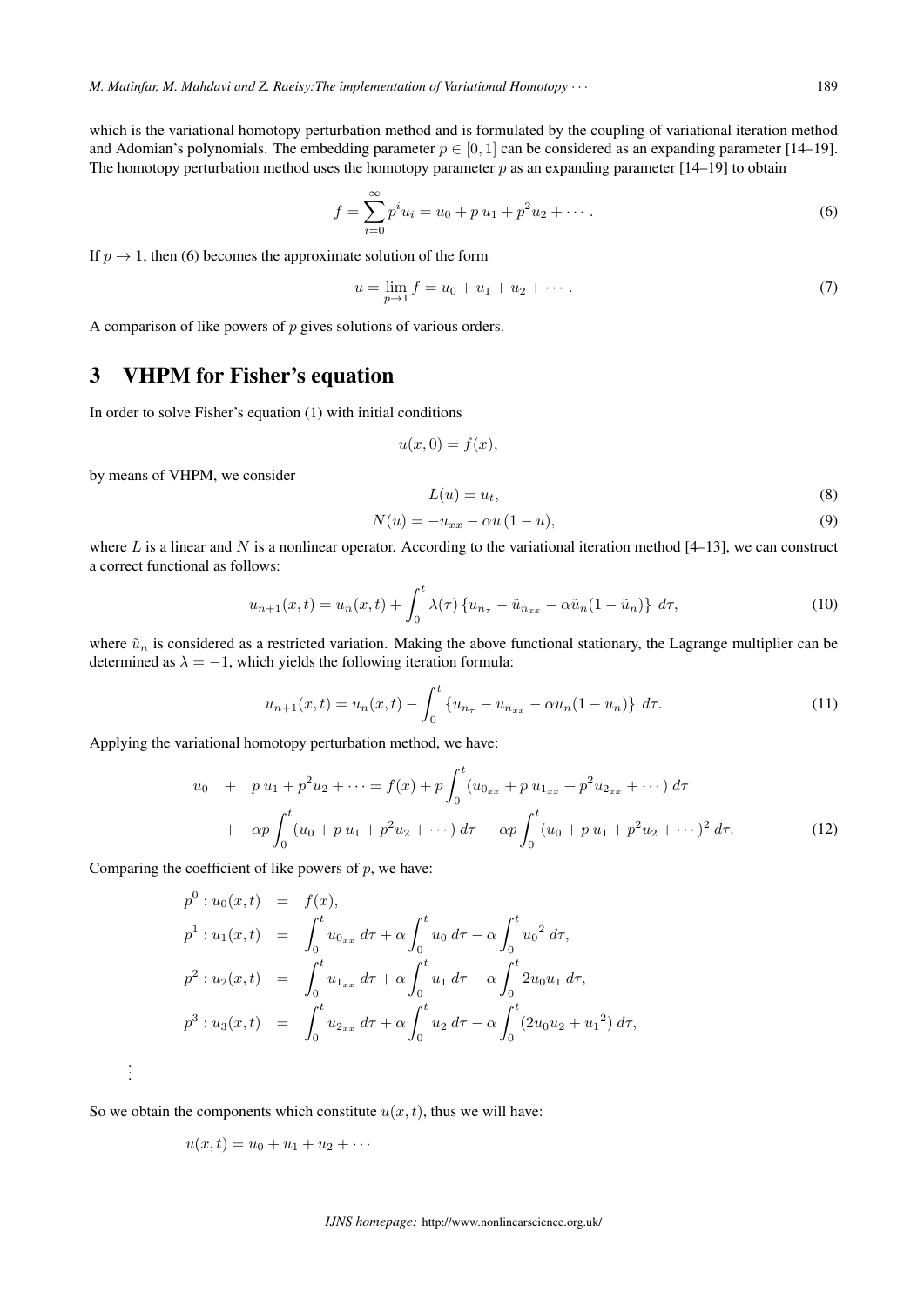For later numerical computation, we let the expression

$$
\varphi_n = \sum_{i=0}^n u_i(x, t),\tag{13}
$$

to denote the n-term approximation to  $u(x, t)$ .

# 4 Implementation of the method

In this section three important cases of Fisher's equation which correspond to some real physical processes will be investigated to show the reliability of the proposed scheme.

*Example 1*. We consider the equation (1) with  $\alpha = 1$ ,  $u(x, 0) = \mu$ , by using the equation (12) we have:

$$
u_0 + p u_1 + p^2 u_2 + \dots = \mu + p \int_0^t \left( u_{0_{xx}} + p u_{1_{xx}} + p^2 u_{2_{xx}} + \dots \right) d\tau \tag{14}
$$

+ 
$$
p \int_0^t (u_0 + p u_1 + p^2 u_2 + \cdots) d\tau - p \int_0^t (u_0 + p u_1 + p^2 u_2 + \cdots)^2 d\tau.
$$
 (15)

Comparing the coefficient of like powers of  $p$ , we have:

$$
p^{0}: u_{0}(x, t) = \mu,
$$
  
\n
$$
p^{1}: u_{1}(x, t) = t \mu (1 - \mu),
$$
  
\n
$$
p^{2}: u_{2}(x, t) = \frac{t^{2}}{2!} \mu (1 - \mu)(1 - 2\mu),
$$
  
\n
$$
p^{3}: u_{3}(x, t) = \frac{t^{3}}{3!} \mu (1 - \mu) (1 - 6\mu + 6\mu^{2}),
$$
  
\n
$$
p^{4}: u_{4}(x, t) = \frac{t^{4}}{4!} \mu (1 - \mu)(1 - 2\mu) (1 - 12\mu + 12\mu^{2}),
$$

So we obtain the components which constitute  $u(x, t)$ , thus we will have:

$$
u(x,t) = u_0 + u_1 + u_2 + \dots = \mu + t \mu (1 - \mu) + \frac{t^2}{2!} \mu (1 - \mu)(1 - 2\mu)
$$
  
+ 
$$
\frac{t^3}{3!} \mu (1 - \mu) (1 - 6\mu + 6\mu^2) + \frac{t^4}{4!} \mu (1 - \mu)(1 - 2\mu) (1 - 12\mu + 12\mu^2) + \dots,
$$

so the exact solution is obtained as follows:

$$
u(x,t) = \frac{\mu e^t}{1 - \mu + \mu e^t},
$$
\n(16)

as presented in[20].

. . .

*Example 2*. We consider the equation (1) with

$$
\alpha = 6, u(x, 0) = \frac{1}{(1 + e^x)^2},
$$

by using the equation (12) we have:

$$
u_0 + p u_1 + p^2 u_2 + \dots = \frac{1}{(1 + e^x)^2} + p \int_0^t \left( u_{0_{xx}} + p u_{1_{xx}} + p^2 u_{2_{xx}} + \dots \right) d\tau \tag{17}
$$

+ 
$$
6p \int_0^t (u_0 + p u_1 + p^2 u_2 + \cdots) d\tau - 6p \int_0^t (u_0 + p u_1 + p^2 u_2 + \cdots)^2 d\tau.
$$
 (18)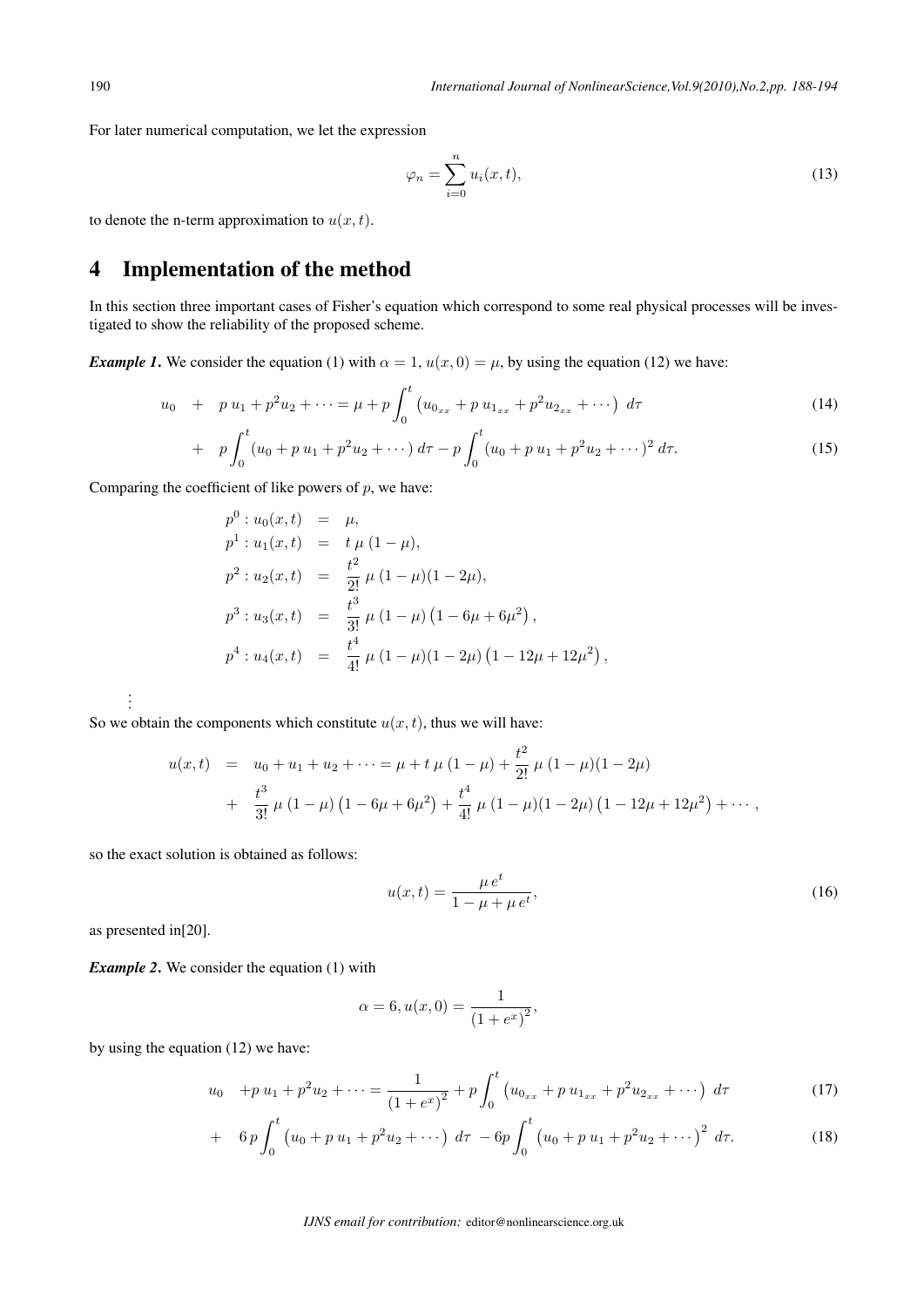Comparing the coefficient of like powers of  $p$ , we have:

$$
p^{0}: u_{0}(x,t) = \frac{1}{(1+e^{x})^{2}},
$$
  
\n
$$
p^{1}: u_{1}(x,t) = 10 t \frac{e^{x}}{(1+e^{x})^{3}},
$$
  
\n
$$
p^{2}: u_{2}(x,t) = 50 \frac{t^{2}}{2!} \frac{e^{x} (2e^{x} - 1)}{(1+e^{x})^{4}},
$$
  
\n
$$
p^{3}: u_{3}(x,t) = 250 \frac{t^{3}}{3!} \frac{e^{x} (4e^{2x} - 7e^{x} + 1)}{(1+e^{x})^{5}},
$$
  
\n
$$
p^{4}: u_{4}(x,t) = 1250 \frac{t^{4}}{4!} \frac{e^{x} (8e^{3x} - 33e^{2x} + 18e^{x} - 1)}{(1+e^{x})^{6}},
$$
  
\n
$$
\vdots
$$

So we obtain the components which constitute  $u(x, t)$ , thus we will have:

$$
u(x,t) = u_0 + u_1 + u_2 + \dots = \frac{1}{(1+e^x)^2} + 10t \frac{e^x}{(1+e^x)^3} + 50 \frac{t^2}{2!} \frac{e^x (2e^x - 1)}{(1+e^x)^4} + 250 \frac{t^3}{3!} \frac{e^x (4e^{2x} - 7e^x + 1)}{(1+e^x)^5} + \dots,
$$

so the exact solution is obtained as follows:

$$
u(x,t) = \frac{1}{\left(1 + e^{(x-5t)}\right)^2},\tag{19}
$$

as presented in [20].

. . .

*Example 3*. Now we consider the more general case of example (2) with

$$
u(x,0) = \frac{1}{\left(1 + e^{\sqrt{\frac{\alpha}{6}}x}\right)^2},
$$

by using the equation (12) we have:

$$
u_0 + p u_1 + p^2 u_2 + \dots = \frac{1}{\left(1 + e^{\sqrt{\frac{\alpha}{6}}x}\right)^2} + p \int_0^t \left(u_{0_{xx}} + p u_{1_{xx}} + p^2 u_{2_{xx}} + \dots\right) d\tau
$$
 (20)

+ 
$$
\alpha p \int_0^t (u_0 + p u_1 + p^2 u_2 + \cdots) d\tau - \alpha p \int_0^t (u_0 + p u_1 + p^2 u_2 + \cdots)^2 d\tau.
$$
 (21)

Comparing the coefficient of like powers of  $p$ , we have:

$$
p^{0}: u_{0}(x,t) = \frac{1}{\left(1 + e^{\sqrt{\frac{\alpha}{6}}x}\right)^{2}},
$$
  

$$
p^{1}: u_{1}(x,t) = te^{\sqrt{\frac{\alpha}{6}}x} \frac{\frac{2}{3}\alpha e^{\sqrt{\frac{\alpha}{6}}x} - \frac{\alpha}{3} + 12 + 6e^{\sqrt{\frac{\alpha}{6}}x}}{\left(1 + e^{\sqrt{\frac{\alpha}{6}}x}\right)^{4}},
$$

So we obtain the components which constitute  $u(x, t)$ , thus we will have:

$$
u(x,t) = u_0 + u_1 + u_2 + \cdots = \frac{1}{\left(1 + e^{\sqrt{\frac{\alpha}{6}}x}\right)^2} + t e^{\sqrt{\frac{\alpha}{6}}x} \frac{\frac{2}{3} \alpha e^{\sqrt{\frac{\alpha}{6}}x} - \frac{\alpha}{3} + 12 + 6e^{\sqrt{\frac{\alpha}{6}}x}}{\left(1 + e^{\sqrt{\frac{\alpha}{6}}x}\right)^4} + \cdots,
$$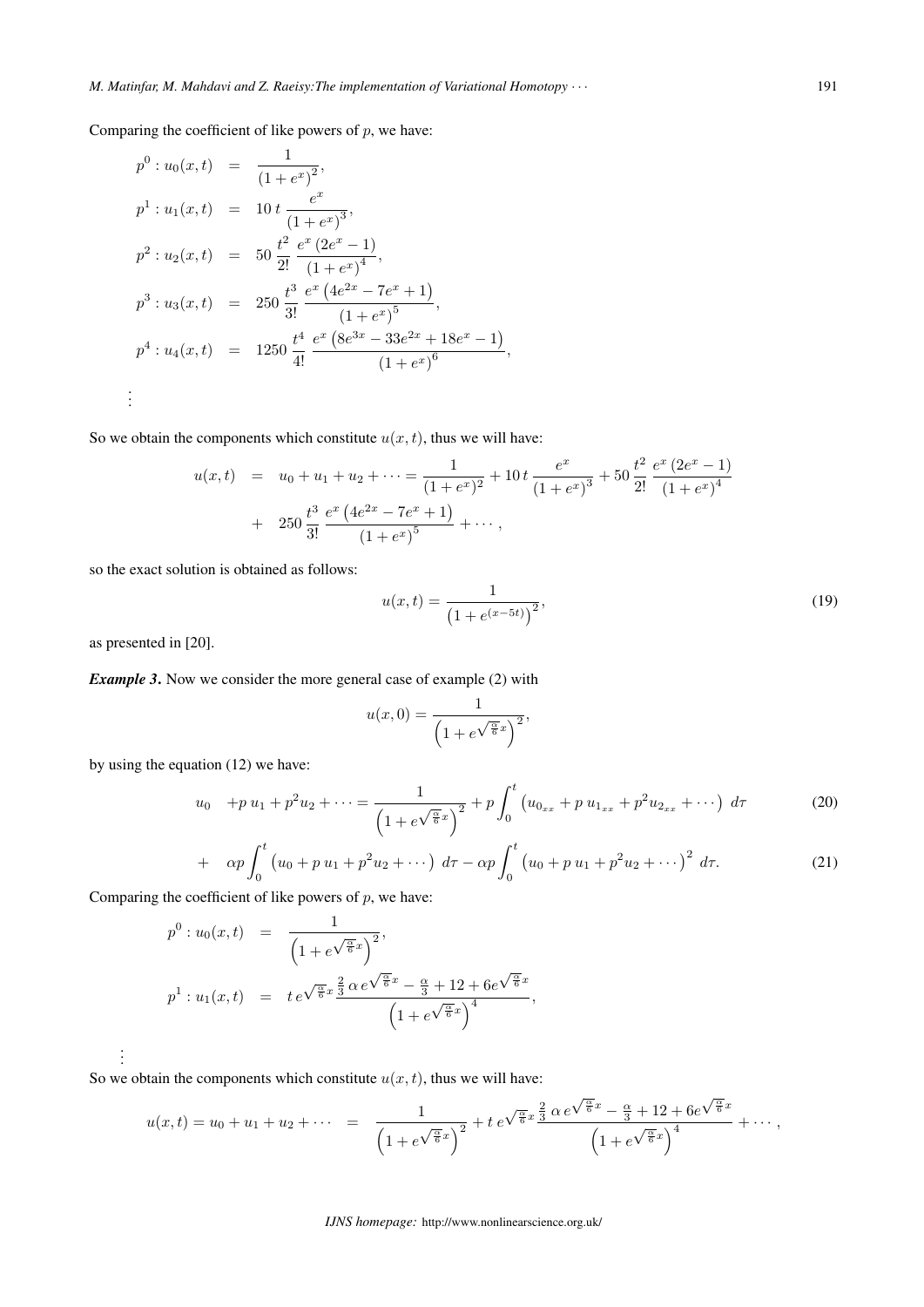so the exact solution is obtained as follows:

$$
u(x,t) = \frac{1}{\left(1 + e^{\left(\sqrt{\frac{\alpha}{6}}x - \frac{5}{6}\alpha t\right)}\right)^2},\tag{22}
$$

as presented in [20].

In what follows, we present the absolute errors between  $\varphi_{5VHPM}$  and the exact solution and the absolute errors between the 5-iterate of VIM ( $u_{5VIM}$ ) and the exact solution for the values of  $t = 0.1$ ,  $x = 0(0.1)0.5$  and  $\alpha = 6$ .

Table 1: The numerical results for  $\varphi_{5_{VHPM}}$  and  $u_{5_{VIM}}$  in comparison with the exact solution of u.

| $\boldsymbol{x}$ | $ u-\varphi_{5VHPM} $ | $ u - u_{5VIM} $ |
|------------------|-----------------------|------------------|
| 0.0              | $2.0723e - 005$       | $3.9024e - 007$  |
| 0.1              | $2.3329e - 005$       | $4.0391e - 007$  |
| 0.2              | $2.4263e - 005$       | $1.0203e - 006$  |
| 0.3              | $2.3508e - 005$       | $1.3595e - 006$  |
| 0.4              | $2.1223e - 005$       | $1.3781e - 006$  |
| 0.5              | $1.7715e - 005$       | $1.0952e - 006$  |



Figure 1: The exact solution (a)  $u(x, t)$  and the approximate solution (b)  $\varphi_{5_{VHPM}}$  with fixed value  $\alpha = 6$  at  $x = 0(0.1)0.5$  and  $t = 0(0.1)0.5$ .



Figure 2: The exact solution (a)  $u(x, t)$  and the 5iterate of VIM (b)  $u_{5_{VIM}}$  with fixed value  $\alpha = 6$  at  $x = 0(0.1)0.5$  and  $t = 0(0.1)0.5$ .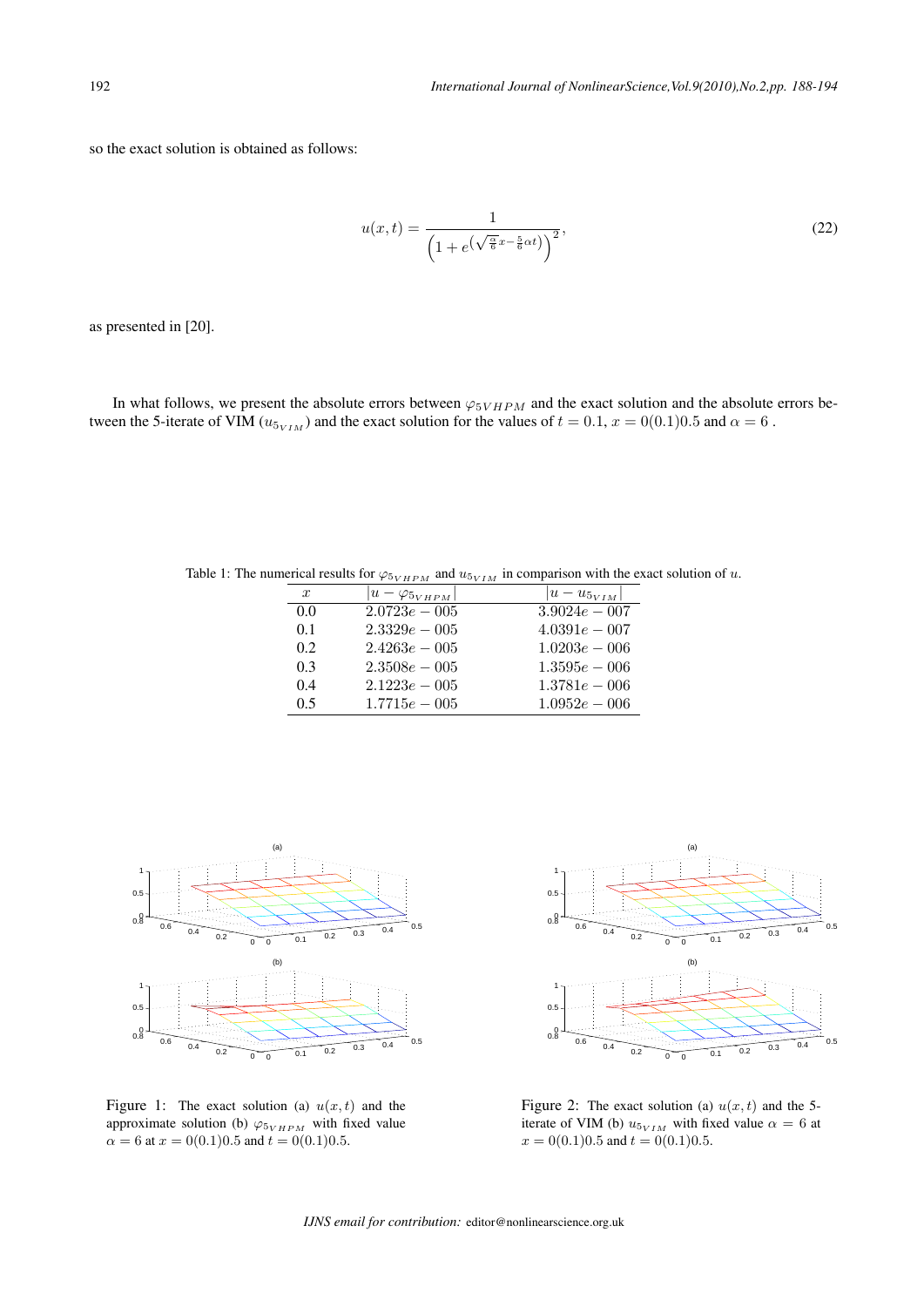

Figure 3: The absolute error between the exact solution and  $\varphi_{5_{VHPM}}$  and the absolute error between the exact solution and  $u_{5_{VIM}}$ , with fixed value  $\alpha = 6$  at  $x = 0(0.1)0.5$  and  $t = 0.1$ .

Figure 4: The absolute error between the exact solution and  $\varphi_{5_{VHPM}}$  and the absolute error between the exact solution and  $u_{5_{VIM}}$ , with fixed value  $\alpha = 6$  at  $x = 0(0.1)0.5$  and  $t = 0.1$ .

The numerical results reveal that the VHPM is easy to implement and reduces the computational work to a tangible level while still maintaining a very higher level of accuracy.

### 5 Conclusion

In this paper, varational homotopy perturbation method is proposed for solving Fisher's equation. The small amount of computation compared to that required in other methods such as the variational iteration method and the rapid convergence, show that the method is reliable and provides a significant improvement in solving partial differential equations over existing methods. The computations in this paper are done by MATLAB software.

### References

- [1] M. Matinfar and M. Ghanbari. The application of the modified variational iteration method on the generalized Fisher's equation. *J. Appl. Math. Comput.,*(2008), DOI 10. 1007/s12190-008-0199-0
- [2] M. Matinfar and M. Ghanbari. Homotopy Perturbation Method for the Fishers Equation and Its Generalized. *International Journal of Nonlinear Science,* 8(4):(2009),448 – 455.
- [3] M. Aslam Noor and Syed Tauseef Mohyud-Din. Homotopy Perturbation Method for Solving Thomas-Fermi Equation Using Pade Approximants. *International Journal of Nonlinear Science,* 8(1):(2009), 27–31.
- [4] J. H. He. Variational iteration method-a kind of non-linear analitycal technique: some examples. *International Journal of Non-Linear Mechanics,* 34(4):(1999), 699–708.
- [5] J. H. He and X. H. Wu. Variational iteration method: new development and applications. *Computers and Mathematics with Applications,* 54(7-8):(2007),881–894.
- [6] M. Inokuti, H. Sekine and T. Mura. General use of the Lagrange multiplier in nonlinear mathematical physics, in Variational Method in the Mechanics of Solids. *S. Nemat-Naseer, Ed.* 156-162, Pergamon Press: New York (1978).
- [7] J. H. He. Some asymptotic methods for strongly nonlinear equations. *Int. J. Mod. Phys. B.,* 20(10): 1141–1199(2006)